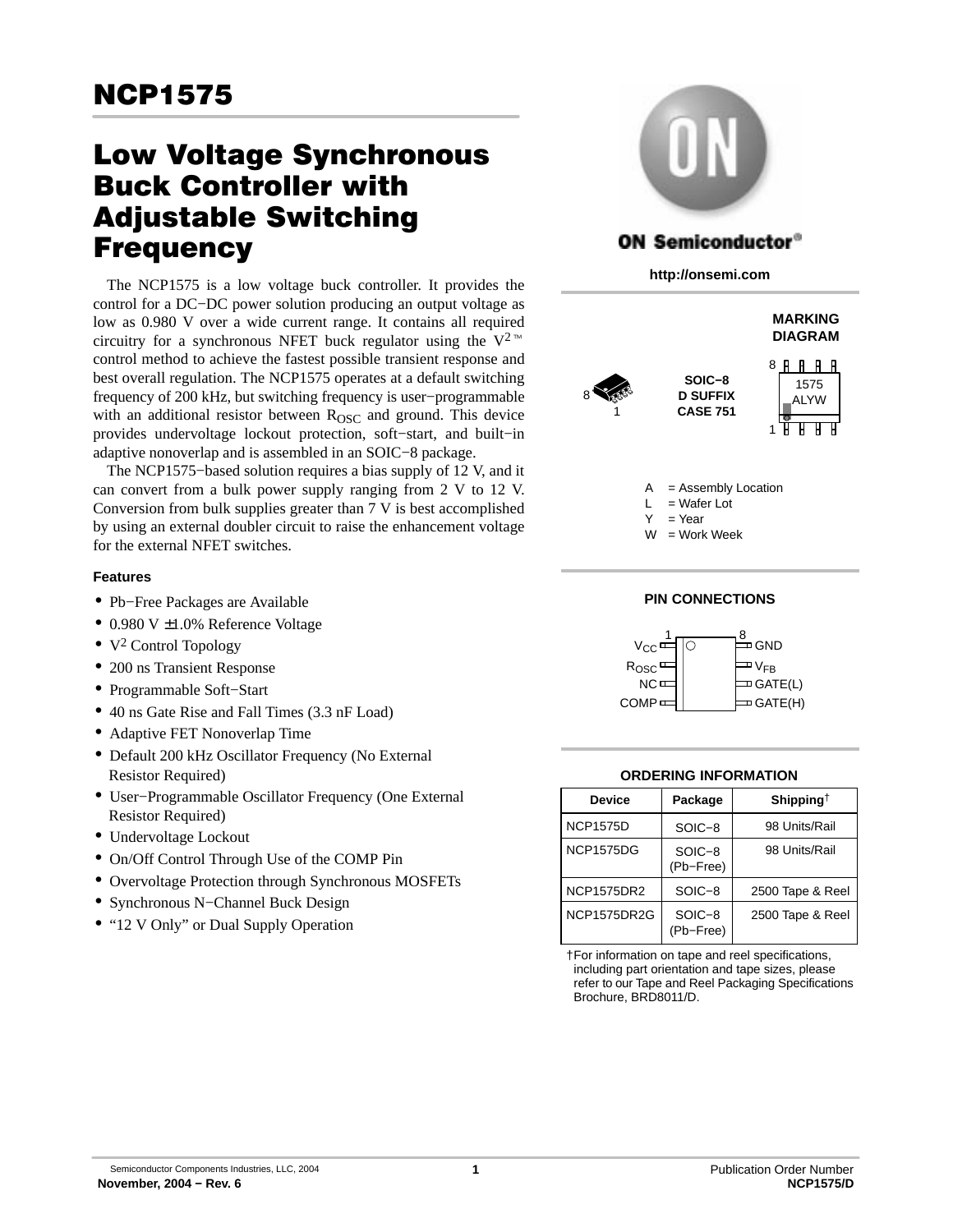<span id="page-1-0"></span>

**Figure 1. 12 V Only Applications Diagram, 12 V to 2.5 V Conversion at 10 A**



**Figure 2. 12 V/5 V Applications Diagram, 350 kHz, 5 V to 1.2 V Conversion at 10 A**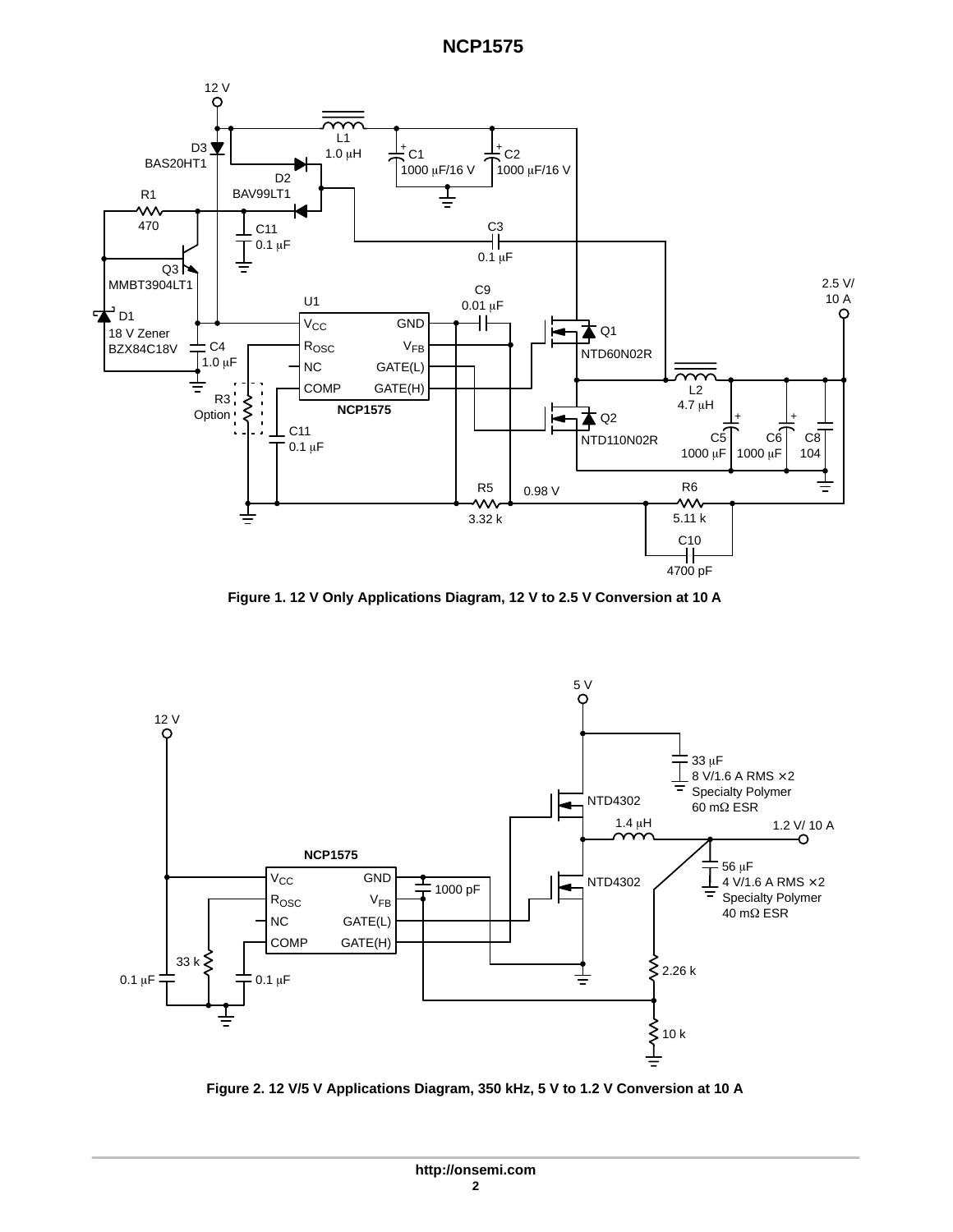

**Figure 3. 12 V Only Applications Diagram, 12 V to 2.5 V Conversion at 6 A**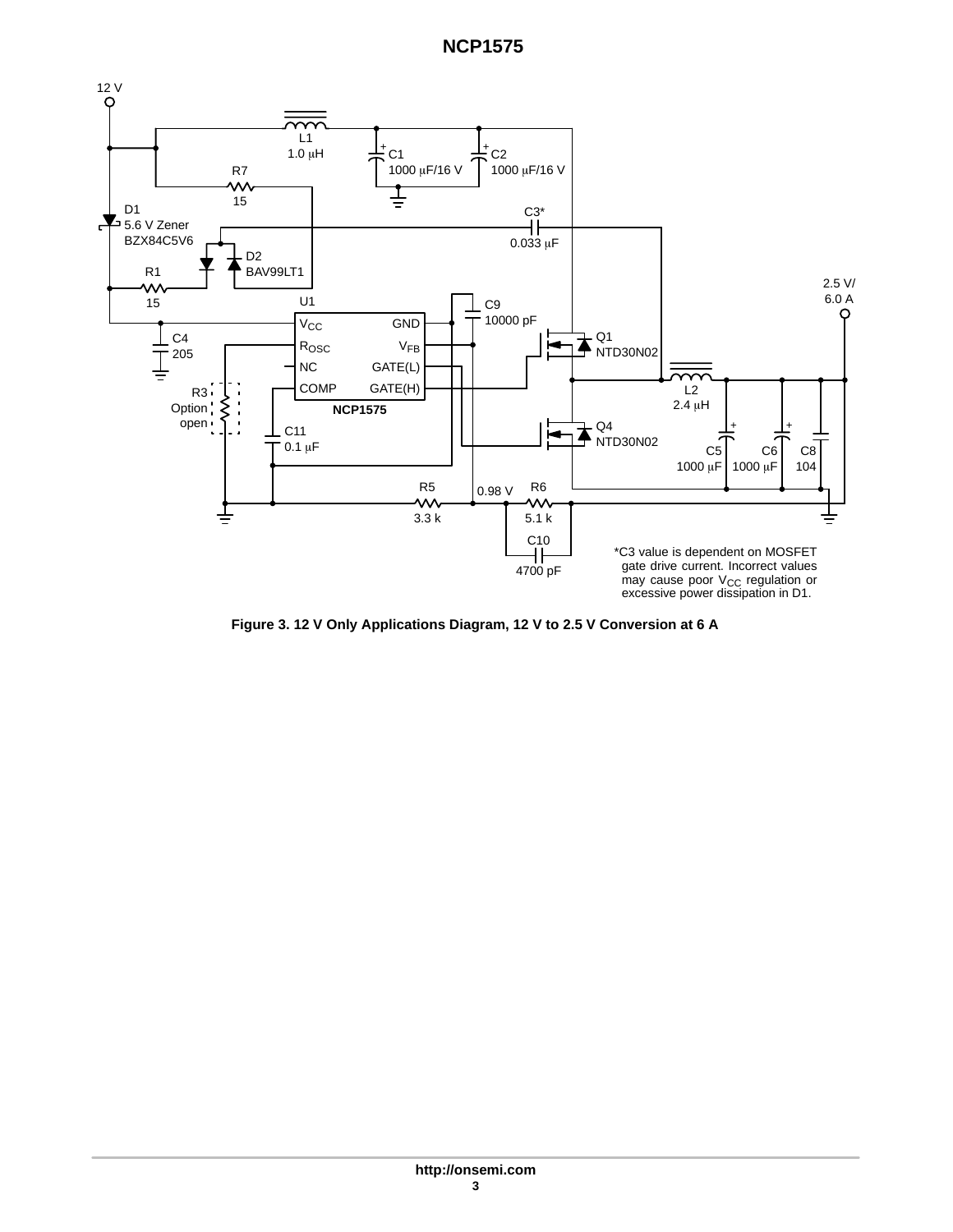## **MAXIMUM RATINGS**

| Rating                                                                                                            | Value        | Unit                                |
|-------------------------------------------------------------------------------------------------------------------|--------------|-------------------------------------|
| <b>Operating Junction Temperature</b>                                                                             | 150          | $^{\circ}C$                         |
| Storage Temperature Range                                                                                         | $-65$ to 150 | °C                                  |
| <b>ESD Susceptibility (Human Body Model)</b>                                                                      | 2.0          | kV                                  |
| ESD Susceptibility (Charged Device Model)                                                                         | 200          |                                     |
| Lead Temperature Soldering:<br>Reflow: (Note 1)                                                                   | 230 peak     | °C                                  |
| <b>Moisture Sensitivity Level</b>                                                                                 | 2            |                                     |
| Package Thermal Resistance, SOIC-8:<br>Junction-to-Case, $R_{\theta$ JC<br>Junction-to-Ambient, R <sub>6.IA</sub> | 48<br>165    | $\rm ^{\circ}$ C/W<br>$\degree$ C/W |

Maximum ratings are those values beyond which device damage can occur. Maximum ratings applied to the device are individual stress limit values (not normal operating conditions) and are not valid simultaneously. If these limits are exceeded, device functional operation is not implied, damage may occur and reliability may be affected.

1. 60 second maximum above 183°C.

### **MAXIMUM RATINGS**

| <b>Pin Name</b>               | Symbol      | <b>V<sub>MAX</sub></b> | <b>V<sub>MIN</sub></b>       | <b>ISOURCE</b>        | <b>ISINK</b>          |
|-------------------------------|-------------|------------------------|------------------------------|-----------------------|-----------------------|
| IC Power Input                | Vcc         | 20 V                   | $-0.5V$                      | N/A                   | 1.5 A Peak, 450 mA DC |
| <b>Compensation Capacitor</b> | <b>COMP</b> | 6.0V                   | $-0.5 V$                     | $10 \text{ mA}$       | $10 \text{ mA}$       |
| Voltage Feedback Input        | $V_{FB}$    | 6.0V                   | $-0.5 V$                     | 1.0 <sub>m</sub> A    | 1.0 <sub>m</sub> A    |
| <b>Frequency Adjust</b>       | Rosc        | 6.0V                   | $-0.5 V$                     | 1.0 <sub>m</sub> A    | 1.0 <sub>m</sub> A    |
| High-Side FET Driver          | GATE(H)     | 20 V                   | $-0.5$ V, $-2.0$ V for 50 ns | 1.5 A Peak, 200 mA DC | 1.5 A Peak, 200 mA DC |
| Low-Side FET Driver           | GATE(L)     | 20 V                   | $-0.5$ V, $-2.0$ V for 50 ns | 1.5 A Peak, 200 mA DC | 1.5 A Peak, 200 mA DC |
| Ground                        | <b>GND</b>  | 0.5V                   | $-0.5V$                      | 1.5 A Peak, 450 mA DC | N/A                   |

### **ELECTRICAL CHARACTERISTICS**  $(0^{\circ}C < T_J < 125^{\circ}C, 9.0 V < V_{CC} < 20 V, C_{GATE(H)} = C_{GATE(L)} = 3.3 nF,$  $C_{\text{COMP}} = 0.1 \mu F$ ,  $R_{\text{OSC}} = 74 \kappa\Omega$ ; unless otherwise specified.) Note 2

| Characteristic                                  | <b>Test Conditions</b>                           | Min             | <b>Typ</b>     | Max                      | Unit        |
|-------------------------------------------------|--------------------------------------------------|-----------------|----------------|--------------------------|-------------|
| <b>Error Amplifier</b>                          |                                                  |                 |                |                          |             |
| V <sub>FR</sub> Bias Current                    | $V_{FR} = 0 V$                                   |                 | 0.4            | 2.0                      | μA          |
| <b>COMP Source Current</b>                      | COMP = 1.5 V, $V_{FB}$ = 0.8 V                   | 15              | 30             | 60                       | μA          |
| <b>COMP Sink Current</b>                        | COMP = 1.5 V, $V_{FB}$ = 1.2 V                   | 15              | 30             | 60                       | μA          |
| Reference Voltage                               | $COMP = V_{FB}$<br>$T_{\rm J}$ < 25 $^{\circ}$ C | 0.970<br>0.965  | 0.980<br>0.980 | 0.990<br>0.995           | $\vee$<br>V |
| <b>COMP Max Voltage</b>                         | $V_{FB} = 0.8 V$                                 | 2.4             | 3.1            |                          | V           |
| <b>COMP Min Voltage</b>                         | $V_{FB} = 1.2 V$                                 |                 | 0.1            | 0.2                      | V           |
| COMP Fault Discharge Current at UVLO            | COMP = 1.2 V, $V_{CC}$ = 6.9 V                   | 0.5             | 1.2            | $\overline{\phantom{0}}$ | mA          |
| COMP Fault Discharge Threshold to<br>Reset UVLO |                                                  | 0.1             | 0.25           | 0.3                      | $\vee$      |
| Open Loop Gain                                  |                                                  | $\qquad \qquad$ | 98             | $\overline{\phantom{0}}$ | dB          |
| Unity Gain Bandwidth                            | $\overline{\phantom{0}}$                         |                 | 20             | $\overline{\phantom{0}}$ | <b>kHz</b>  |
| <b>PSRR @ 1.0 kHz</b>                           |                                                  |                 | 70             | $\overline{\phantom{0}}$ | dB          |
| Output Transconductance                         | -                                                |                 | 32             | $\overline{\phantom{0}}$ | mmho        |
| Output Impedance                                |                                                  |                 | 2.5            |                          | ΜΩ          |

2. Characteristics at temperature extremes are guaranteed via correlation using quality statistical control methods.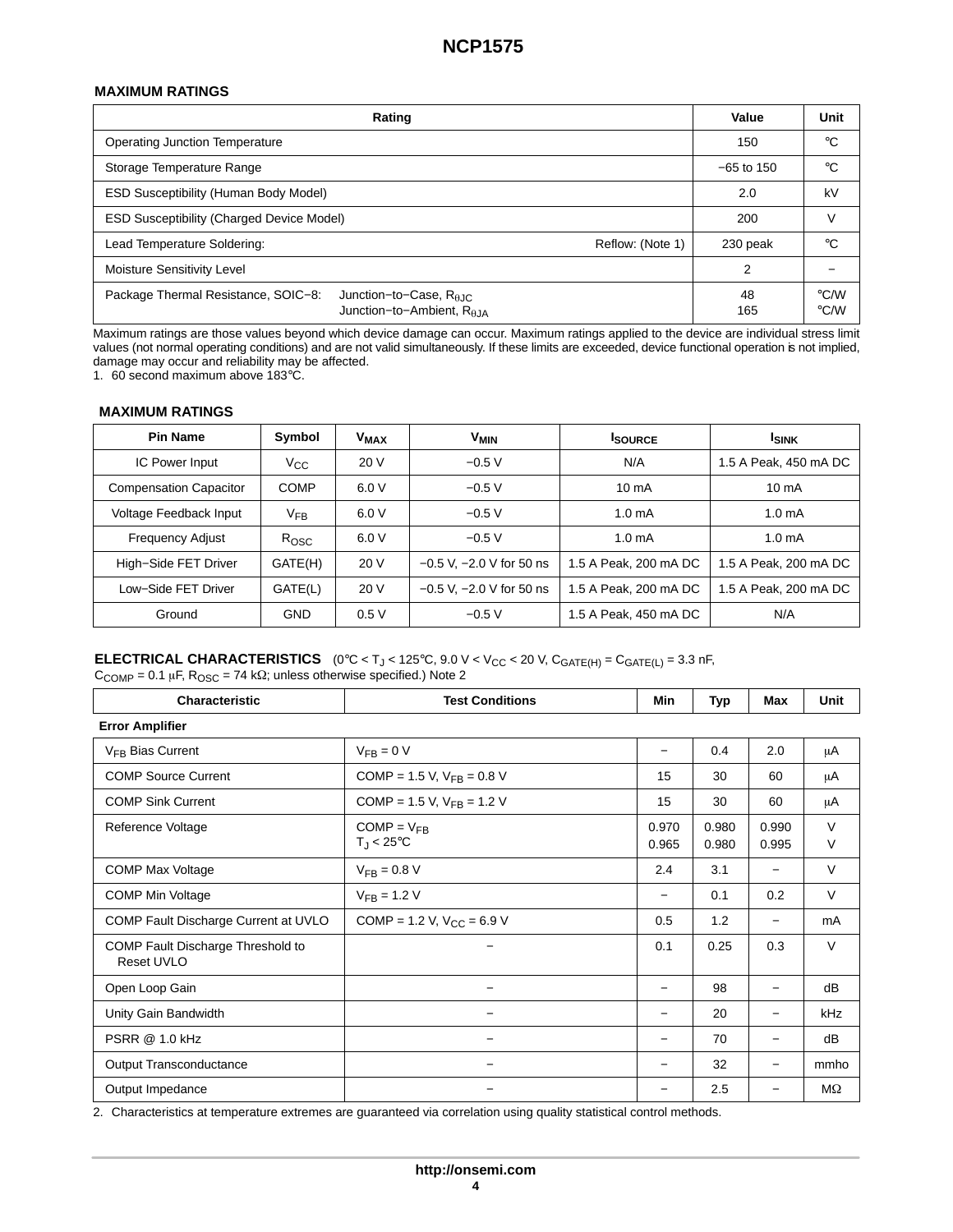|                                                                                                    | <b>ELECTRICAL CHARACTERISTICS</b> (0°C < T <sub>J</sub> < 125°C, 9.0 V < V <sub>CC</sub> < 20 V, C <sub>GATE(H)</sub> = C <sub>GATE(L)</sub> = 3.3 nF, |
|----------------------------------------------------------------------------------------------------|--------------------------------------------------------------------------------------------------------------------------------------------------------|
| $C_{\text{COMP}}$ = 0.1 µF, $R_{\text{OSC}}$ = 74 k $\Omega$ ; unless otherwise specified.) Note 3 |                                                                                                                                                        |

| Characteristic                           | <b>Test Conditions</b>                                                               | Min               | <b>Typ</b>   | Max        | Unit       |
|------------------------------------------|--------------------------------------------------------------------------------------|-------------------|--------------|------------|------------|
| GATE(H) and GATE(L)                      |                                                                                      |                   |              |            |            |
| <b>Rise Time</b>                         | 1.0 V < GATE(L), GATE(H) < $V_{CC}$ – 2.0 V,<br>$V_{CC}$ = 12 V                      | $\equiv$          | 40           | 80         | ns         |
| Fall Time                                | $V_{CC}$ – 2.0 V < GATE(L), GATE(H) < 1.0 V,<br>$V_{CC}$ = 12 V                      | $\qquad \qquad -$ | 40           | 80         | ns         |
| GATE(H) to GATE(L) Delay                 | $GATE(H) < 2.0 V$ , $GATE(L) > 2.0 V$                                                | 40                | 60           | 105        | ns         |
| GATE(L) to GATE(H) Delay                 | GATE(L) < 2.0 V, GATE(H) > 2.0 V                                                     | 40                | 60           | 105        | ns         |
| Minimum Pulse Width                      | $GATE(X) = 4.0 V$                                                                    |                   | 250          |            | ns         |
| High Voltage (AC)                        | Measure GATE(L) or GATE(H)<br>$0.5$ nF < $C_{GATE(H)} = C_{GATE(L)}$ < 10 nF, Note 4 | $V_{CC}$ –<br>0.5 | $V_{\rm CC}$ |            | $\vee$     |
| Low Voltage (AC)                         | Measure GATE(L) or GATE(H)<br>0.5 nF < $C_{GATE(H)} = C_{GATE(L)}$ < 10 nF, Note 4   | $\qquad \qquad -$ | $\mathbf 0$  | 0.5        | $\vee$     |
| GATE(H)/(L) Pull-Down                    | Resistance to GND. Note 4                                                            | 20                | 50           | 115        | $k\Omega$  |
| <b>PWM Comparator</b>                    |                                                                                      |                   |              |            |            |
| <b>PWM Comparator Offset</b>             | $V_{FB} = 0 V$ , Increase COMP Until GATE(H)<br><b>Starts Switching</b>              | 0.415             | 0.465        | 0.525      | $\vee$     |
| Ramp Max Duty Cycle                      |                                                                                      | $\equiv$          | 80           |            | %          |
| <b>Artificial Ramp</b>                   | Duty Cycle = 50%, $R_{\text{OSC}}$ = 74 k $\Omega$                                   | 50                | 63           | 75         | mV         |
| <b>Transient Response</b>                | COMP = 1.5 V, $V_{FB}$ 20 mV Overdrive. Note 4                                       | $\frac{1}{2}$     | 200          | 300        | ns         |
| V <sub>FR</sub> Input Range              | Note 4                                                                               | $\Omega$          |              | 1.4        | V          |
| <b>Oscillator</b>                        |                                                                                      |                   |              |            |            |
| <b>Switching Frequency</b>               | R <sub>OSC</sub> Not Used<br>$R_{\text{OSC}} = 74 \text{ k}\Omega$                   | 170<br>240        | 200<br>280   | 230<br>320 | kHz<br>kHz |
| <b>General Electrical Specifications</b> |                                                                                      |                   |              |            |            |
| V <sub>CC</sub> Supply Current           | $COMP = 0 V (No Switching)$                                                          | $\equiv$          | 9.0          | 12         | mA         |
| <b>Start Threshold</b>                   | GATE(H) Switching, COMP Charging                                                     | 8.0               | 8.5          | 9.0        | $\vee$     |
| Stop Threshold                           | GATE(H) Not Switching, COMP Discharging                                              | 7.0               | 7.5          | 8.0        | $\vee$     |
| <b>Hysteresis</b>                        | Start - Stop                                                                         | 0.75              | 1.0          | 1.25       | $\vee$     |

3. Characteristics at temperature extremes are guaranteed via correlation using quality statistical control methods.

4. Guaranteed by design. Not tested in production.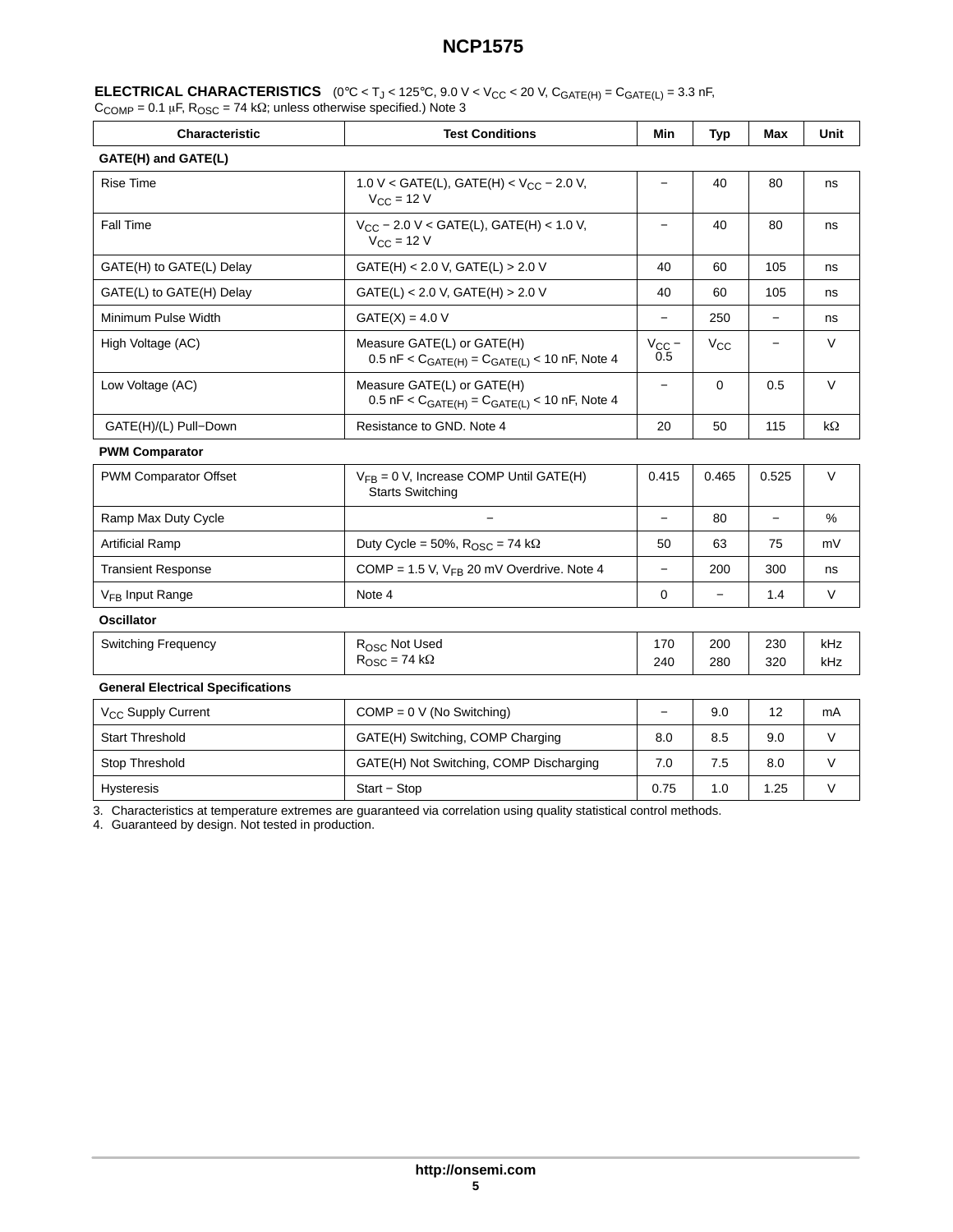# **PACKAGE PIN DESCRIPTION**

| PIN#          | <b>PIN SYMBOL</b> | <b>FUNCTION</b>                                                                                                                                                                                         |
|---------------|-------------------|---------------------------------------------------------------------------------------------------------------------------------------------------------------------------------------------------------|
|               | $V_{\rm CC}$      | Power supply input.                                                                                                                                                                                     |
| $\mathcal{P}$ | Rosc              | Frequency adjust pin. If not used, oscillator frequency is nominally 200 kHz. Connecting $R_{\text{OSC}}$ to ground<br>through a single resistor will increase oscillator frequency.                    |
| 3             | NC.               | No connect.                                                                                                                                                                                             |
| 4             | COMP              | Error amp output. PWM comparator reference input. A capacitor to LGND provides error amp compensa-<br>tion and Soft-Start. Pulling pin < 0.415 V locks gate outputs to a zero percent duty cycle state. |
| 5             | GATE(H)           | High–side switch FET driver pin. Capable of delivering peak currents of 1.5 A.                                                                                                                          |
| 6             | GATE(L)           | Low–side synchronous FET driver pin. Capable of delivering peak currents of 1.5 A.                                                                                                                      |
|               | $V_{FB}$          | Error amplifier and PWM comparator input.                                                                                                                                                               |
| 8             | <b>GND</b>        | Power supply return.                                                                                                                                                                                    |



**Figure 4. Block Diagram**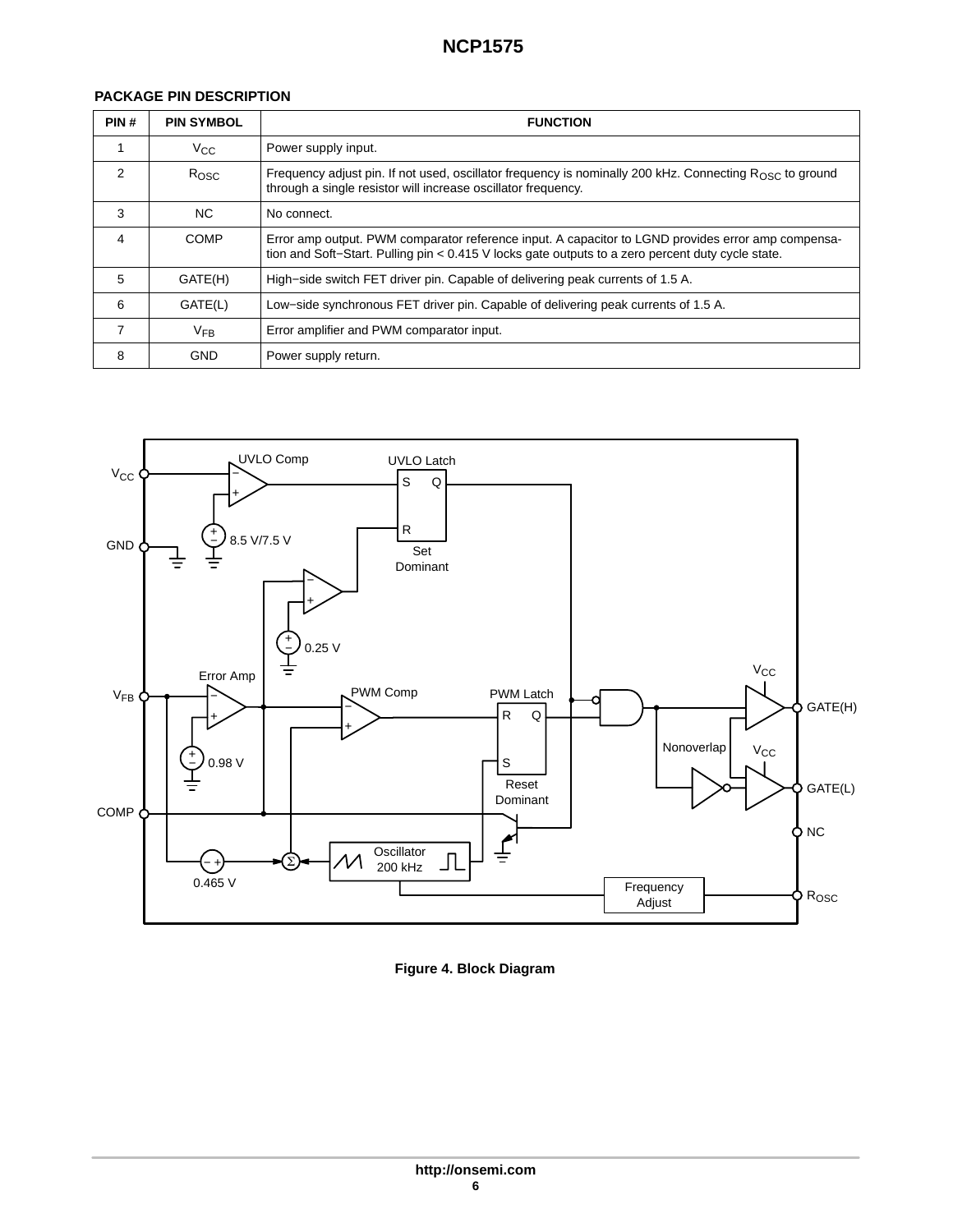

**TYPICAL PERFORMANCE CHARACTERISTICS**







**Figure 10. Reference Voltage vs. Temperature**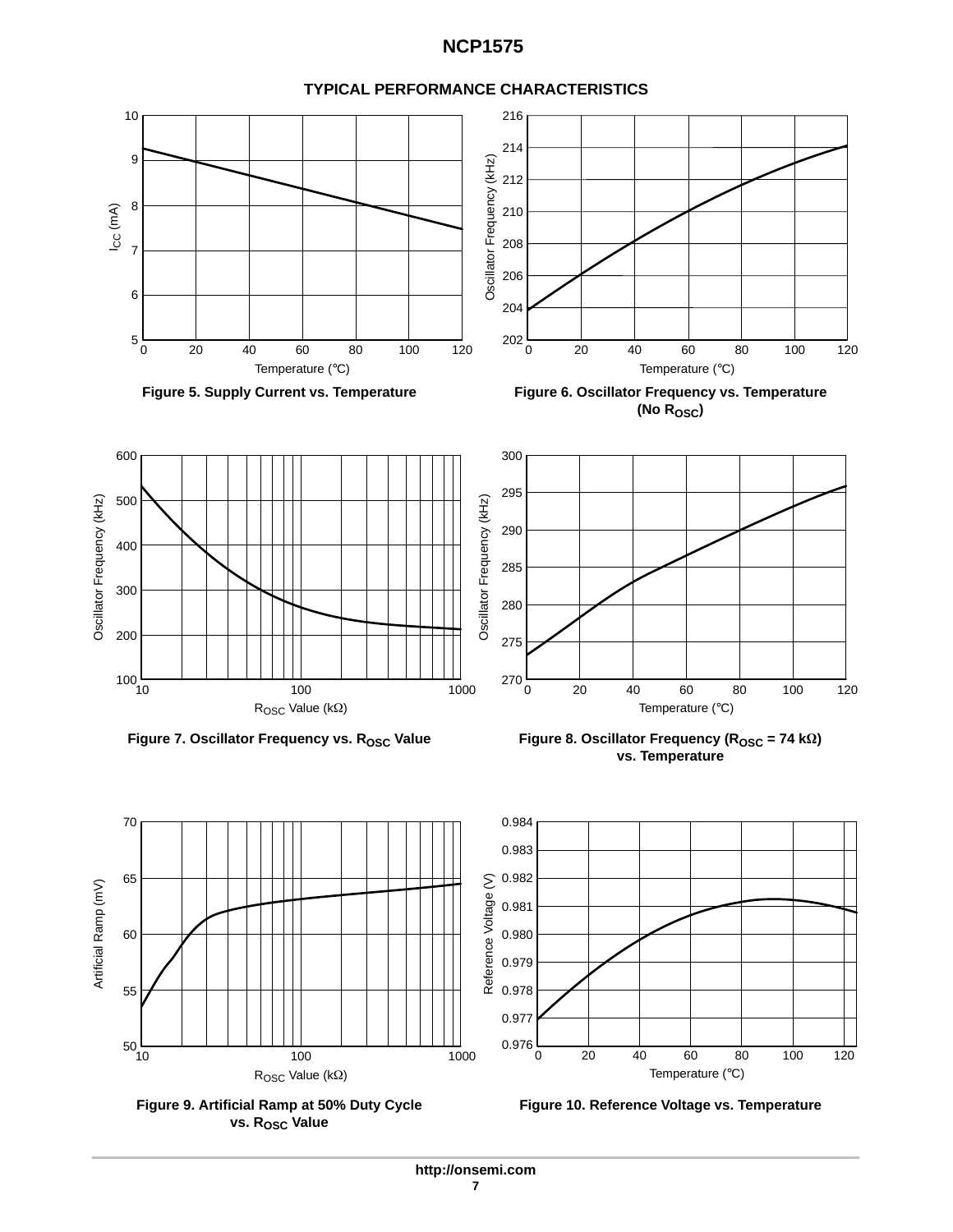

# **TYPICAL PERFORMANCE CHARACTERISTICS**













0 0

3.5

3.0

2.5 2.0

1.5

COMP Voltages (V)

COMP Voltages (V)

1.0

0.5



Figure 13. V<sub>FB</sub> Bias Current vs. Temperature Figure 14. Error Amp Output Currents vs. Temperature



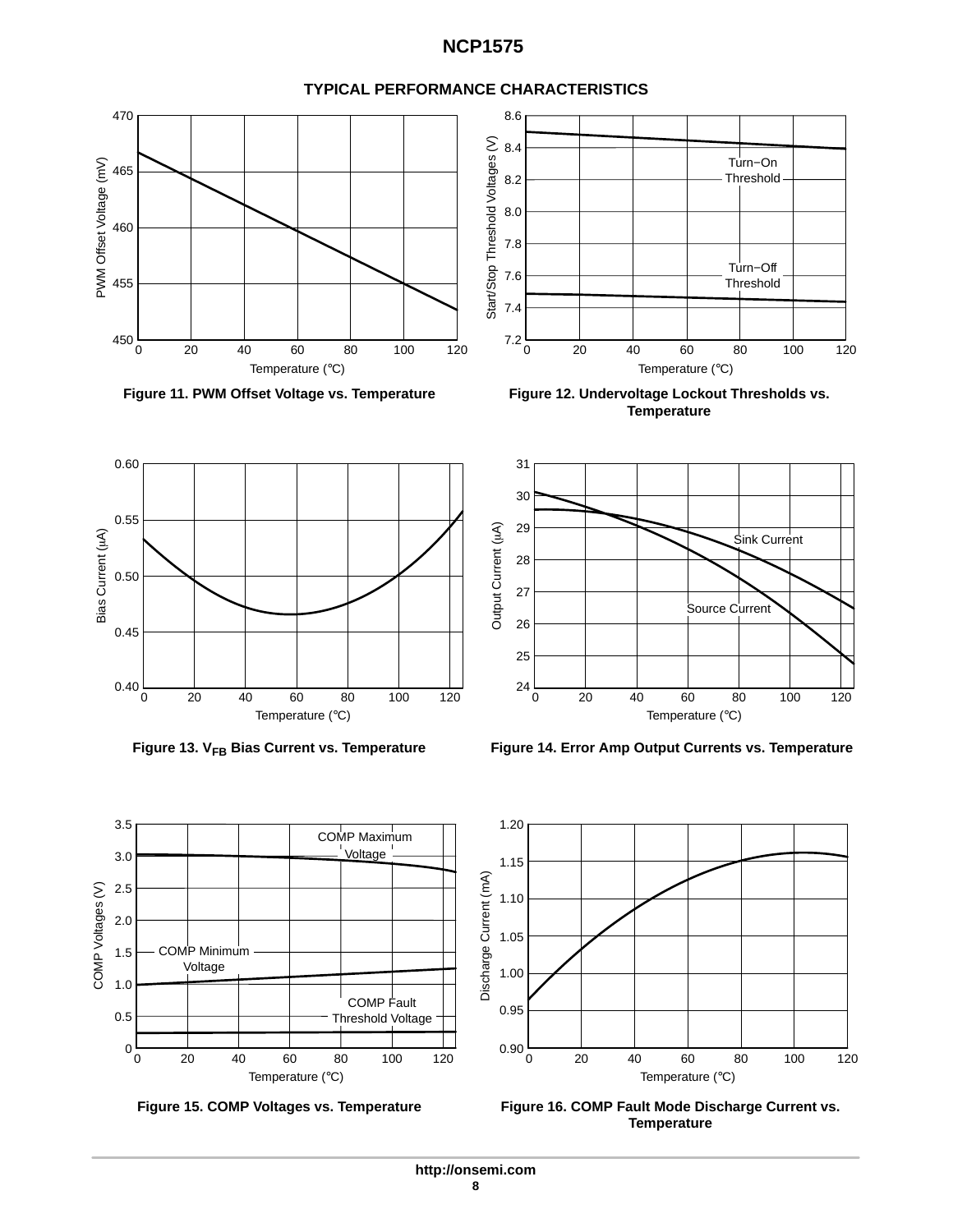

# **TYPICAL PERFORMANCE CHARACTERISTICS**







**Figure 19. Artificial Ramp at 50% Duty Cycle (ROSC Not Used)**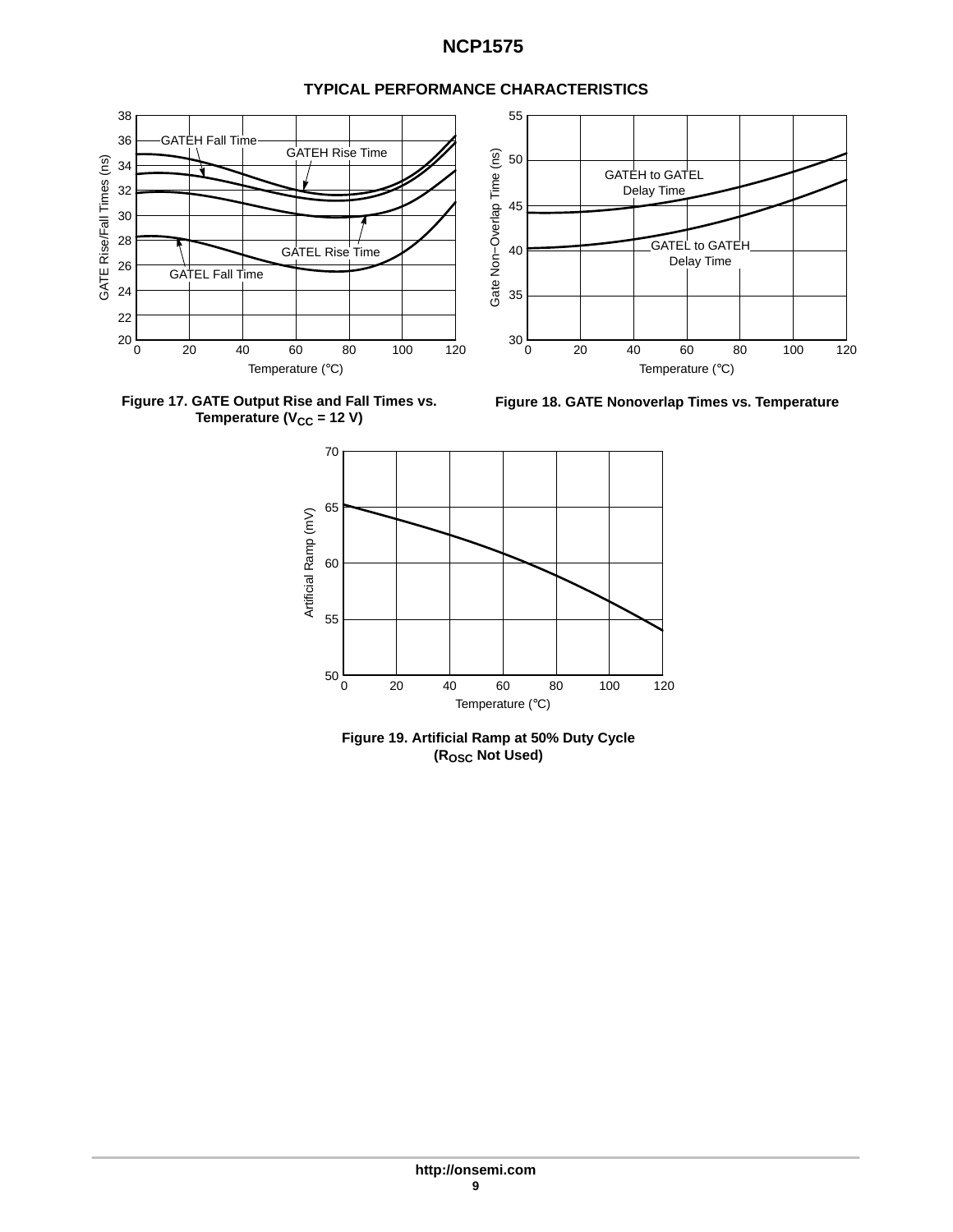# **APPLICATION INFORMATION**

### **THEORY OF OPERATION**

The NCP1575 is a simple, synchronous, fixed−frequency, low−voltage buck controller using the V2 control method.

# **V2 Control Method**

The  $V^2$  control method uses a ramp signal generated by the ESR of the output capacitors. This ramp is proportional to the ac current through the main inductor and is offset by the dc output voltage. This control scheme inherently compensates for variation in either line or load conditions, since the ramp signal is generated from the output voltage itself. The  $V^2$  method differs from traditional techniques such as voltage mode control, which generates an artificial ramp, and current mode control, which generates a ramp using the inductor current.



**Figure 20. V2 Control with Slope Compensation**

The  $V^2$  control method is illustrated in Figure 20. The output voltage generates both the error signal and the ramp signal. Since the ramp signal is simply the output voltage, it is affected by any change in the output, regardless of the origin of that change. The ramp signal also contains the DC portion of the output voltage, allowing the control circuit to drive the main switch from 0% to 100% duty cycle as required.

A variation in line voltage changes the current ramp in the inductor, which causes the  $V^2$  control scheme to compensate the duty cycle. Since any variation in inductor current modifies the ramp signal, as in current mode control, the  $V^2$ control scheme offers the same advantages in line transient response.

A variation in load current will affect the output voltage, modifying the ramp signal. A load step immediately changes the state of the comparator output, which controls the main switch. The comparator response time and the transition speed of the main switch determine the load transient response. Unlike traditional control methods, the reaction time to the output load step is not related to the crossover frequency of the error signal loop.

The error signal loop can have a low crossover frequency, since the transient response is handled by the ramp signal loop. The main purpose of this 'slow' feedback loop is to provide dc accuracy. Noise immunity is significantly improved, since the error amplifier bandwidth can be rolled off at a low frequency. Enhanced noise immunity improves remote sensing of the output voltage, since the noise associated with long feedback traces can be effectively filtered.

Line and load regulation are drastically improved because there are two independent control loops. A voltage mode controller relies on the change in the error signal to compensate for a deviation in either line or load voltage. This change in the error signal causes the output voltage to change corresponding to the gain of the error amplifier, which is normally specified as line and load regulation. A current mode controller maintains a fixed error signal during line transients, since the slope of the ramp signal changes in this case. However, regulation of load transients still requires a change in the error signal. The  $V^2$  method of control maintains a fixed error signal for both line and load variation, since the ramp signal is affected by both line and load.

The stringent load transient requirements of modern microprocessors require the output capacitors to have very low ESR. The resulting shallow slope in the output ripple can lead to pulse width jitter and variation caused by both random and synchronous noise. A ramp waveform generated in the oscillator is added to the ramp signal from the output voltage to provide the proper voltage ramp at the beginning of each switching cycle. This slope compensation increases the noise immunity, particularly at duty cycles above 50%.

#### **Startup**

The NCP1575 features a programmable soft−start function, which is implemented through the error amplifier and the external compensation capacitor. This feature prevents stress to the power components and limits output voltage overshoot during startup. As power is applied to the regulator, the NCP1575 undervoltage lockout circuit (UVL) monitors the IC's supply voltage  $(V_{CC})$ . The UVL circuit holds the GATE(H) output low and the GATE(L) output high until  $V_{CC}$  exceeds the 8.5 V threshold. A hysteresis function of 1.0 V improves noise immunity. The compensation capacitor connected to the COMP pin is charged by a  $30 \mu A$  current source. When the capacitor voltage exceeds the 0.465 V offset of the PWM comparator, the PWM control loop will allow switching to occur. The upper gate driver GATE(H) is activated, turning on the upper MOSFET. The current ramps up through the main inductor and linearly powers the output capacitors and load. When the regulator output voltage exceeds the COMP pin voltage minus the 0.465 V PWM comparator offset threshold and the artificial ramp, the PWM comparator terminates the initial pulse.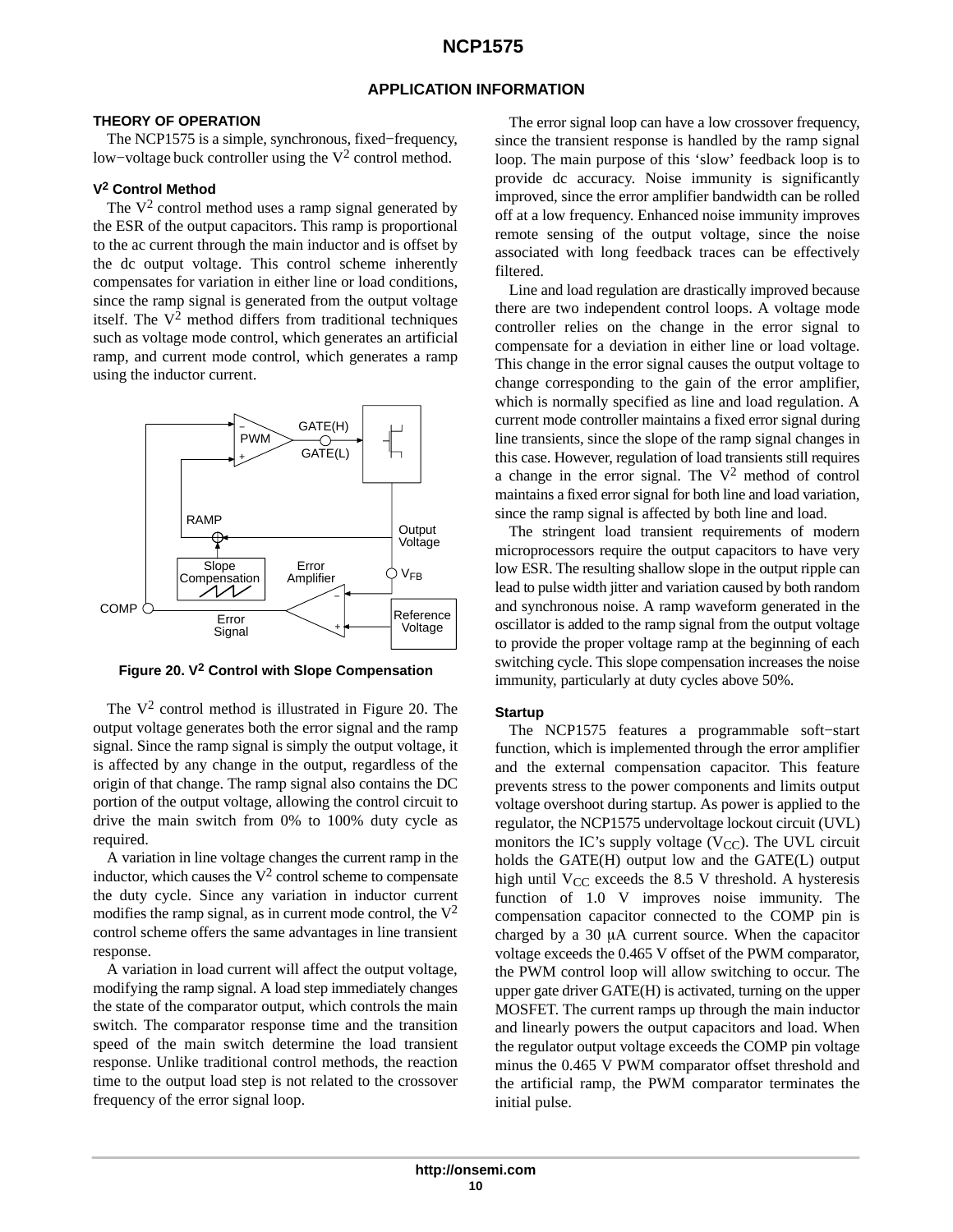

**Figure 21. Idealized Waveforms**

#### **Normal Operation**

During normal operation, the duty cycle of the gate drivers remains approximately constant as the  $V^2$  control loop maintains the regulated output voltage under steady state conditions. Variations in supply line or output load conditions will result in changes in duty cycle to maintain regulation.

#### **Input Supplies**

The NCP1575 can be used in applications where a 12 V supply is available along with a lower voltage supply. Often the lower voltage supply is 5 V, but it can be any voltage less than the 12 V supply minus the required gate drive voltage of the top MOSFET. The greater the difference between the two voltages, the better the efficiency due to increasing  $V_{GS}$ available to turn on the upper MOSFET. In order to maintain power supply stability, the lower supply voltage should be at least 1.5 times the desired voltage.

Adding a few additional components allows the NCP1575 to convert power in a "12 V only" application. This circuit is illustrated in Figure [1.](#page-1-0) Note that in all cases, the maximum supply voltage specification of 20 V must not be exceeded.

#### **Gate Charge Effect on Switching Times**

When using the onboard gate drivers, the gate charge has an important effect on the switching times of the FETs. A finite amount of time is required to charge the effective capacitor seen at the gate of the FET. Therefore, the rise and fall times rise linearly with increased capacitive loading.

#### **Transient Response**

The 200 ns reaction time of the control loop provides fast transient response to any variations in input voltage and output current. Pulse−by−pulse adjustment of duty cycle is provided to quickly ramp the inductor current to the required level. Since the inductor current cannot be changed instantaneously, regulation is maintained by the output capacitors during the time required to slew the inductor current. For better transient response, several high frequency and bulk output capacitors are usually used.

#### **Overvoltage Protection**

Overvoltage protection is provided as a result of the normal operation of the  $V^2$  control method and requires no additional external components. The control loop responds to an overvoltage condition within 200 ns, turning off the upper MOSFET and disconnecting the regulator from its input voltage. This results in a crowbar action to clamp the output voltage, preventing damage to the load. The regulator remains in this state until the overvoltage condition ceases.

#### **Shutdown**

When the input voltage connected to  $V_{CC}$  falls through the lower threshold of the UVLO comparator, a fault latch is set. The fault latch provides a signal that forces both GATE(H) low and GATE(L) high, producing a low−impedance current sink to ground at the converter switch node. At the same time, the latch also turns on a transistor which pulls down on the COMP pin, quickly discharging the external capacitor, and allowing COMP to fall.

#### **CONVERTER DESIGN**

#### **Choosing the V<sub>OUT</sub> Resistor Divider Values**

The NCP1575 has an internal 0.98 V reference. A resistor divider is used to set the output voltage.





The formula to set the output voltage is

 $V_{\text{OUT}} = (R1/R2 + 1) * (0.98 V)$ 

Arbitrarily choose a value of R2 that is sufficiently low that the V<sub>FB</sub> bias current (typically 50 nA) will have negligible effect on the output voltage. Solve the equation above for the value of R1.

#### **Choosing the Oscillator Frequency**

The NCP1575 has an oscillator that is trimmed to 200 kHz at the factory. The NCP1575 will operate at this frequency without the addition of any external components. However, the oscillator is user−programmable with a single resistor. This resistor is connected between the R<sub>OSC</sub> pin and ground. Adding this resistor will raise the frequency above 200 kHz. A graph of oscillator frequency vs.  $R<sub>OSC</sub>$  resistance is provided in the typical operating characteristics section of this data sheet.

#### **Selection of the Output Capacitors**

These components must be selected and placed carefully to yield optimal results. Capacitors should be chosen to provide acceptable ripple on the regulator output voltage. Key specifications for output capacitors are their Equivalent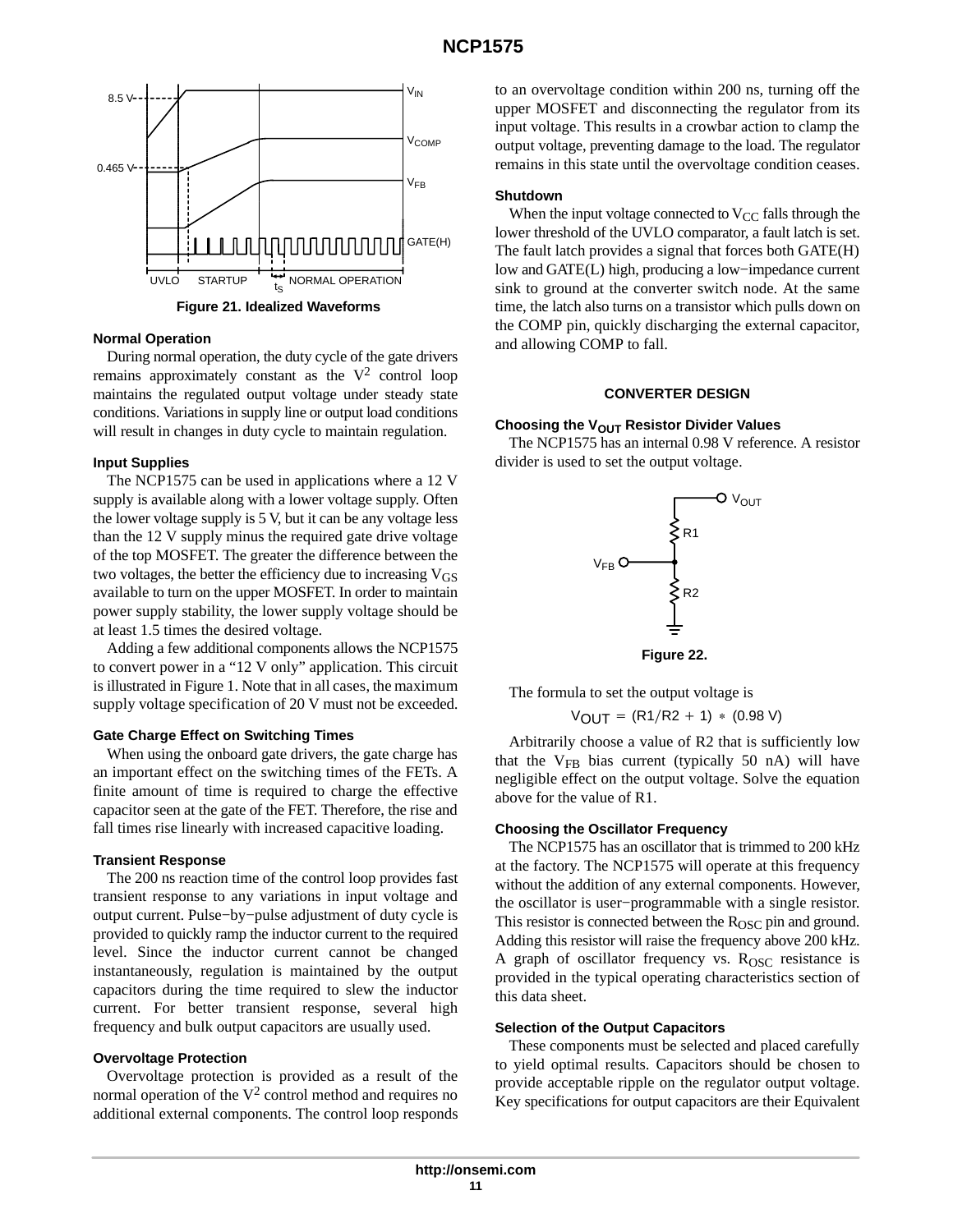Series Resistance (ESR), and Equivalent Series Inductance (ESL). For best transient response, a combination of low value/high frequency and bulk capacitors placed close to the load will be required.

In order to determine the number of output capacitors the maximum voltage transient allowed during load transitions has to be specified. The output capacitors must hold the output voltage within these limits since the inductor current can not change with the required slew rate. The output capacitors must therefore have a very low ESL and ESR.

The voltage change during the load current transient is:

$$
\Delta V_{\text{OUT}} = \Delta I_{\text{OUT}} \times \left(\frac{\text{ESL}}{\Delta t} + \text{ESR} + \frac{\text{tr}}{\text{COUT}}\right)
$$

where:

 $\Delta I_{\text{OUT}}$  /  $\Delta t$  = load current slew rate;

 $\Delta I_{\text{OUT}} =$  load transient;

 $\Delta t$  = load transient duration time;

- $ESL =$  Maximum allowable  $ESL$  including capacitors, circuit traces, and vias;
- $ESR =$  Maximum allowable  $ESR$  including capacitors and circuit traces;

 $t_{TR}$  = output voltage transient response time.

The designer has to independently assign values for the change in output voltage due to ESR, ESL, and output capacitor discharging or charging. Empirical data indicates that most of the output voltage change (droop or spike depending on the load current transition) results from the total output capacitor ESR.

The maximum allowable ESR can then be determined according to the formula:

$$
ESRMAX = \frac{\Delta VESR}{\Delta IOUT}
$$

where:

 $\Delta V_{ESR}$  = change in output voltage due to ESR (assigned by the designer)

Once the maximum allowable ESR is determined, the number of output capacitors can be found by using the formula:

Number of capacitors = 
$$
\frac{\text{ESR}_{\text{CAP}}}{\text{ESR}_{\text{MAX}}}
$$

where:

 $ESR_{CAP} =$  maximum ESR per capacitor (specified in manufacturer's data sheet).

 $ESR_{MAX}$  = maximum allowable ESR.

The actual output voltage deviation due to ESR can then be verified and compared to the value assigned by the designer:

$$
\Delta V_{ESR} = \Delta I_{OUT} \times ESR_{MAX}
$$

Similarly, the maximum allowable ESL is calculated from the following formula:

$$
ESLMAX = \frac{\Delta VESL \times \Delta t}{\Delta I}
$$

#### **Selection of the Input Inductor**

A common requirement is that the buck controller must not disturb the input voltage. One method of achieving this is by using an input inductor and a bypass capacitor. The input inductor isolates the supply from the noise generated in the switching portion of the buck regulator and also limits the inrush current into the input capacitors upon power up. The inductor's limiting effect on the input current slew rate becomes increasingly beneficial during load transients. The worst case is when the load changes from no load to full load (load step), a condition under which the highest voltage change across the input capacitors is also seen by the input inductor. The inductor successfully blocks the ripple current while placing the transient current requirements on the input bypass capacitor bank, which has to initially support the sudden load change.

The minimum inductance value for the input inductor is therefore:

$$
L_{IN} = \frac{\Delta V}{(dl/dt)MAX}
$$

where:

 $L_{IN}$  = input inductor value;

 $\Delta V$  = voltage seen by the input inductor during a full load swing;

 $(dI/dt)_{MAX}$  = maximum allowable input current slew rate.

The designer must select the LC filter pole frequency so that at least 40 dB attenuation is obtained at the regulator switching frequency. The LC filter is a double−pole network with a slope of −2.0, a roll−off rate of −40 dB/dec, and a corner frequency:

$$
f_C = \frac{1}{2\pi \times \sqrt{LC}}
$$

where:

 $L = input inductor;$ 

 $C = input capacitor(s)$ .

#### **Selection of the Output Inductor**

There are many factors to consider when choosing the output inductor. Maximum load current, core and winding losses, ripple current, short circuit current, saturation characteristics, component height and cost are all variables that the designer should consider. However, the most important consideration may be the effect inductor value has on transient response.

The amount of overshoot or undershoot exhibited during a current transient is defined as the product of the current step and the output filter capacitor ESR. Choosing the inductor value appropriately can minimize the amount of energy that must be transferred from the inductor to the capacitor or vice−versa. In the subsequent paragraphs, we will determine the minimum value of inductance required for our system and consider the trade−off of ripple current vs. transient response.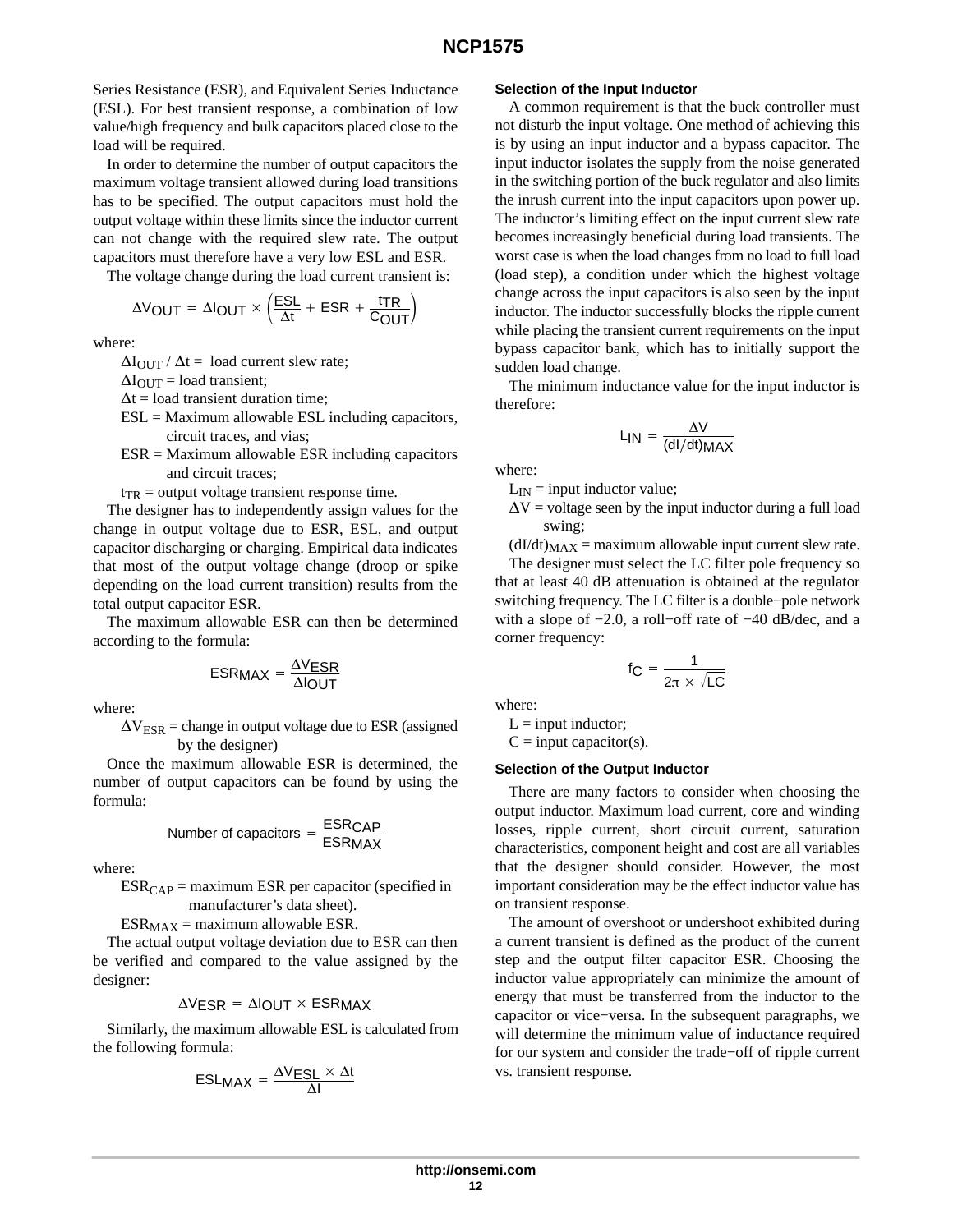In order to choose the minimum value of inductance, input voltage, output voltage and output current must be known. Most computer applications use reasonably well regulated bulk power supplies so that, while the equations below specify  $V_{IN(MAX)}$  or  $V_{IN(MIN)}$ , it is possible to use the nominal value of  $V_{IN}$  in these calculations with little error.

Current in the inductor while operating in the continuous current mode is defined as the load current plus ripple current.

$$
I_L = I_{LOAD} + I_{RIPPLE}
$$

The ripple current waveform is triangular, and the current is a function of voltage across the inductor, switch FET on−time and the inductor value. FET on−time can be defined as the product of duty cycle and switch frequency, and duty cycle can be defined as a ratio of  $V_{\text{OUT}}$  to  $V_{\text{IN}}$ . Thus,

$$
IRIPPLE = \frac{(V_{IN} - V_{OUT})V_{OUT}}{(f_{OSC})(L)(V_{IN})}
$$

Peak inductor current is defined as the load current plus half of the peak current. Peak current must be less than the maximum rated FET switch current, and must also be less than the inductor saturation current. Thus, the maximum output current can be defined as:

$$
IOUT(MAX) = ISWITCH(MAX) - \frac{(VIN(MAX) - VOUT)VOUT}{(2)(fOSC)(L)(VIN(MAX))}
$$

Since the maximum output current must be less than the maximum switch current, the minimum inductance required can be determined.

$$
L_{(MIN)} = \frac{(V_{IN(MIN)} - V_{OUT})V_{OUT}}{(f_{OSC})(I_{SWITCH(MAX)})(V_{IN(MIN)})}
$$

This equation identifies the value of inductor that will provide the full rated switch current as inductor ripple current, and will usually result in inefficient system operation. The system will sink current away from the load during some portion of the duty cycle unless load current is greater than half of the rated switch current. Some value larger than the minimum inductance must be used to ensure the converter does not sink current. Choosing larger values of inductor will reduce the ripple current, and inductor value can be designed to accommodate a particular value of ripple current by replacing  $I_{\text{SWITCH}(MAX)}$  with a desired value of IRIPPLE:

$$
L(RIPPLE) = \frac{(VIN(MIN) - VOUT)VOUT}{(fOSC)(IRIPPLE)(VIN(MIN))}
$$

However, reducing the ripple current will cause transient response times to increase. The response times for both increasing and decreasing current steps are shown below.

$$
T_{RESPONSE(INCREASING)} = \frac{(L)(\Delta I_{OUT})}{(V_{IN} - V_{OUT})}
$$
  

$$
T_{RESPONSE(DECREASING)} = \frac{(L)(\Delta I_{OUT})}{(V_{OUT})}
$$

Inductor value selection also depends on how much output ripple voltage the system can tolerate. Output ripple voltage is defined as the product of the output ripple current and the output filter capacitor ESR.

Thus, output ripple voltage can be calculated as:

$$
V_{\text{RIPPLE}}\,=\,(\text{ESR}_\text{C})(I_{\text{RIPPLE}})\,=\,\frac{(\text{ESR}_\text{C})(V_{\text{IN}}\,-\,V_{\text{OUT}})V_{\text{OUT}}}{(f_{\text{OSC}})(L)(V_{\text{IN}})}
$$

Finally, we should consider power dissipation in the output inductors. Power dissipation is proportional to the square of inductor current:

$$
P_D = (I_L^2)(ESR_L)
$$

The temperature rise of the inductor relative to the air surrounding it is defined as the product of power dissipation and thermal resistance to ambient:

$$
\Delta T(\text{inductor})\,=\,(\text{Ra})(\text{P}_D)
$$

Ra for an inductor designed to conduct 20 A to 30 A is approximately 45°C/W. The inductor temperature is given as:

$$
T(inductor) = \Delta T(inductor) + Tambient
$$

### **V<sub>CC</sub> Bypass Filtering**

A small RC filter should be added between module  $V_{CC}$ and the V<sub>CC</sub> input to the IC. A 10  $\Omega$  resistor and a 0.47  $\mu$ F capacitor should be sufficient to ensure the controller IC does not operate erratically due to injected noise, and will also supply reserve charge for the onboard gate drivers.

### **Input Filter Capacitors**

The input filter capacitors provide a charge reservoir that minimizes supply voltage variations due to changes in current flowing through the switch FETs. These capacitors must be chosen primarily for ripple current rating.



#### **Figure 23.**

Consider the schematic shown in Figure 23. The average current flowing in the input inductor  $L_{IN}$  for any given output current is:

$$
I_{IN(AVE)} = I_{OUT} \times \frac{V_{OUT}}{V_{IN}}
$$

Input capacitor current is positive into the capacitor when the switch FETs are off, and negative out of the capacitor when the switch FETs are on. When the switches are off,  $I_{IN(AVF)}$  flows into the capacitor. When the switches are on, capacitor current is equal to the per−phase output current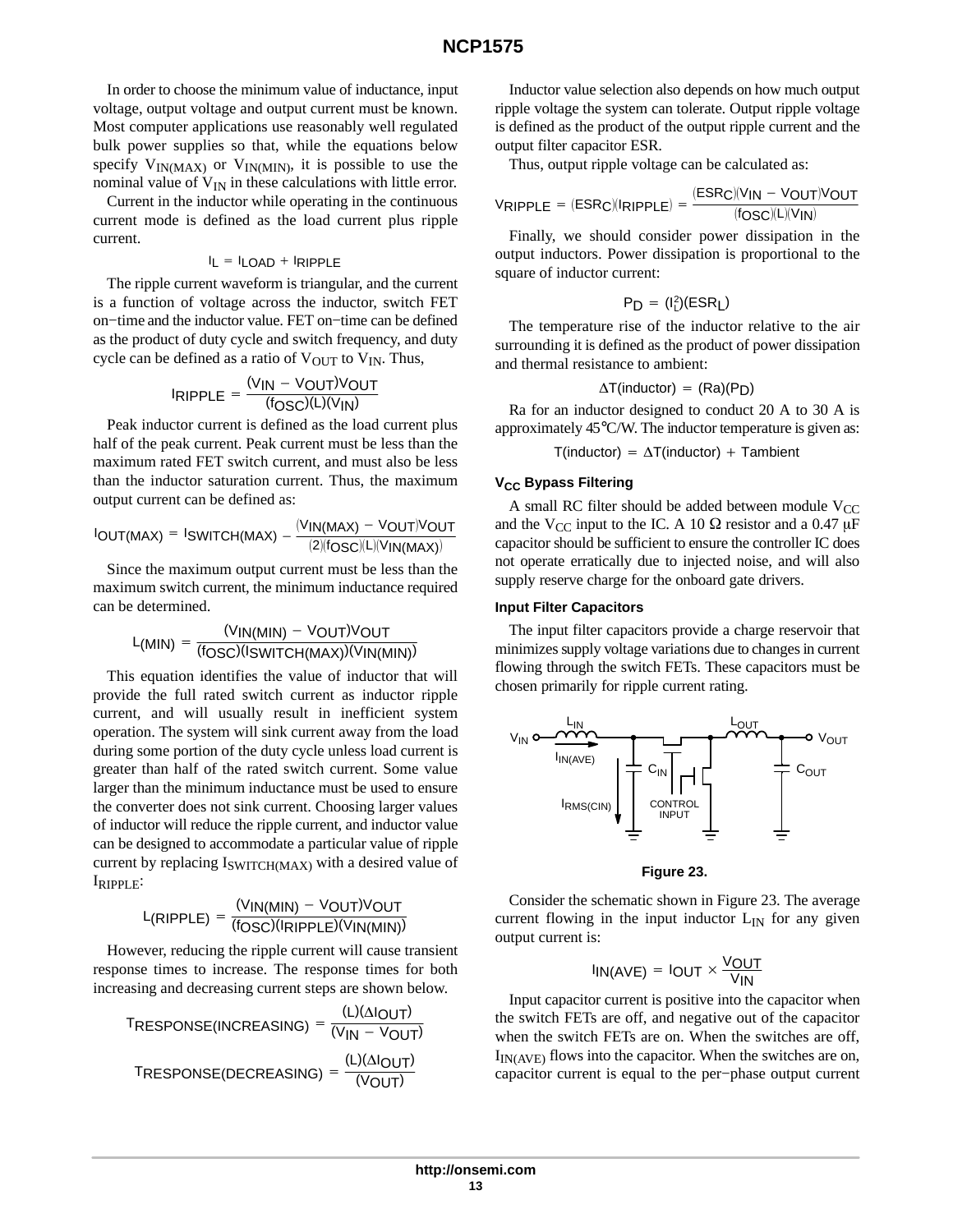minus  $I_{IN(AVE)}$ . If we ignore the small current variation due to the output ripple current, we can approximate the input capacitor current waveform as a square wave. We can then calculate the RMS input capacitor ripple current:

$$
I_{RMS(CIN)} = \sqrt{\frac{I_{IN(AVE)}^2 + \frac{V_{OUT}}{V_{IN}}}{\times \left[ (I_{OUT} \text{ per phase} - I_{IN(AVE)})^2 - I_{IN(AVE)}^2 \right]}}
$$

The input capacitance must be designed to conduct the worst case input ripple current. This will require several capacitors in parallel. In addition to the worst case current, attention must be paid to the capacitor manufacturer's derating for operation over temperature.

As an example, let us define the input capacitance for a 5 V to 3.3 V conversion at 10 A at an ambient temperature of 60°C. Efficiency of 80% is assumed. Average input current in the input filter inductor is:

$$
I_{IN(AVE)} = (10 \text{ A})(3.3 \text{ V}/5 \text{ V}) = 6.6 \text{ A}
$$

Input capacitor RMS ripple current is then

$$
I_{IN(RMS)} = \sqrt{\frac{6.62 + \frac{3.3 \text{ V}}{5 \text{ V}}}{\times [(10 \text{ A} - 6.6 \text{ A})^2 - 6.6 \text{ A}^2]}}
$$
  
= 4.74 A

If we consider a Rubycon MBZ series capacitor, the ripple current rating for a 6.3 V, 1800 nF capacitor is 2000 mA at 100 kHz and 105°C. We determine the number of input capacitors by dividing the ripple current by the per−capacitor current rating:

Number of capacitors =  $4.74$  A/2.0 A = 2.3

A total of at least 3 capacitors in parallel must be used to meet the input capacitor ripple current requirements.

#### **Output Switch FETs**

Output switch FETs must be chosen carefully, since their properties vary widely from manufacturer to manufacturer. The NCP1575 system is designed assuming that n−channel FETs will be used. The FET characteristics of most concern are the gate charge/gate−source threshold voltage, gate capacitance, on−resistance, current rating and the thermal capability of the package.

The onboard FET driver has a limited drive capability. If the switch FET has a high gate charge, the amount of time the FET stays in its ohmic region during the turn−on and turn−off transitions is larger than that of a low gate charge FET, with the result that the high gate charge FET will consume more power. Similarly, a low on−resistance FET will dissipate less power than will a higher on−resistance FET at a given current. Thus, low gate charge and low  $R_{DS(ON)}$  will result in higher efficiency and will reduce generated heat.

It can be advantageous to use multiple switch FETs to reduce power consumption. By placing a number of FETs in parallel, the effective  $R_{DS(ON)}$  is reduced, thus reducing the ohmic power loss. However, placing FETs in parallel increases the gate capacitance so that switching losses increase. As long as adding another parallel FET reduces the ohmic power loss more than the switching losses increase, there is some advantage to doing so. However, at some point the law of diminishing returns will take hold, and a marginal increase in efficiency may not be worth the board area required to add the extra FET. Additionally, as more FETs are used, the limited drive capability of the FET driver will have to charge a larger gate capacitance, resulting in increased gate voltage rise and fall times. This will affect the amount of time the FET operates in its ohmic region and will increase power dissipation.

The following equations can be used to calculate power dissipation in the switch FETs.

For ohmic power losses due to  $R_{DS(ON)}$ :

$$
PON(TOP) = \frac{(RDS(ON)(TOP))(IRMS(TOP))^2}{(number of topicside FETS)}
$$

$$
PON(BOTTOM) = \frac{(RDS(ON)(BOTTOM)/(IRMS(BOTTOM))^2}{(number of bottom-side FETS)}
$$

Note that  $R_{DS(ON)}$  increases with temperature. It is good practice to use the value of  $R_{DS(ON)}$  at the FET's maximum junction temperature in the calculations shown above.

$$
I_{RMS(TOP)} = \sqrt{I_{PK}^{2} - (I_{PK})(I_{RIPPLE}) + \frac{D}{3}I_{RIPPLE}^{2}}
$$
  
\n
$$
I_{RMS(BOTTOM)} = I_{PK}^{2} - (I_{PK}I_{RIPPLE}) + \frac{(1 - D)}{3}I_{RIPPLE}^{2}
$$
  
\n
$$
I_{RIPPLE} = \frac{(V_{IN} - V_{OUT})(V_{OUT})}{(f_{OSC})(L)(V_{IN})}
$$
  
\n
$$
I_{PEAK} = I_{LOAD} + \frac{I_{RIPPLE}}{2} = \frac{I_{OUT}}{3} + \frac{I_{RIPPLE}}{2}
$$

where:

 $D = Duty$  cycle. For switching power losses:

$$
P_D = nCV^2(fOSC)
$$

where:

 $n =$  number of switch FETs (either top or bottom),

 $C = FET$  gate capacitance,

 $V =$  maximum gate drive voltage (usually  $V_{CC}$ ),

 $f<sub>OSC</sub>$  = switching frequency.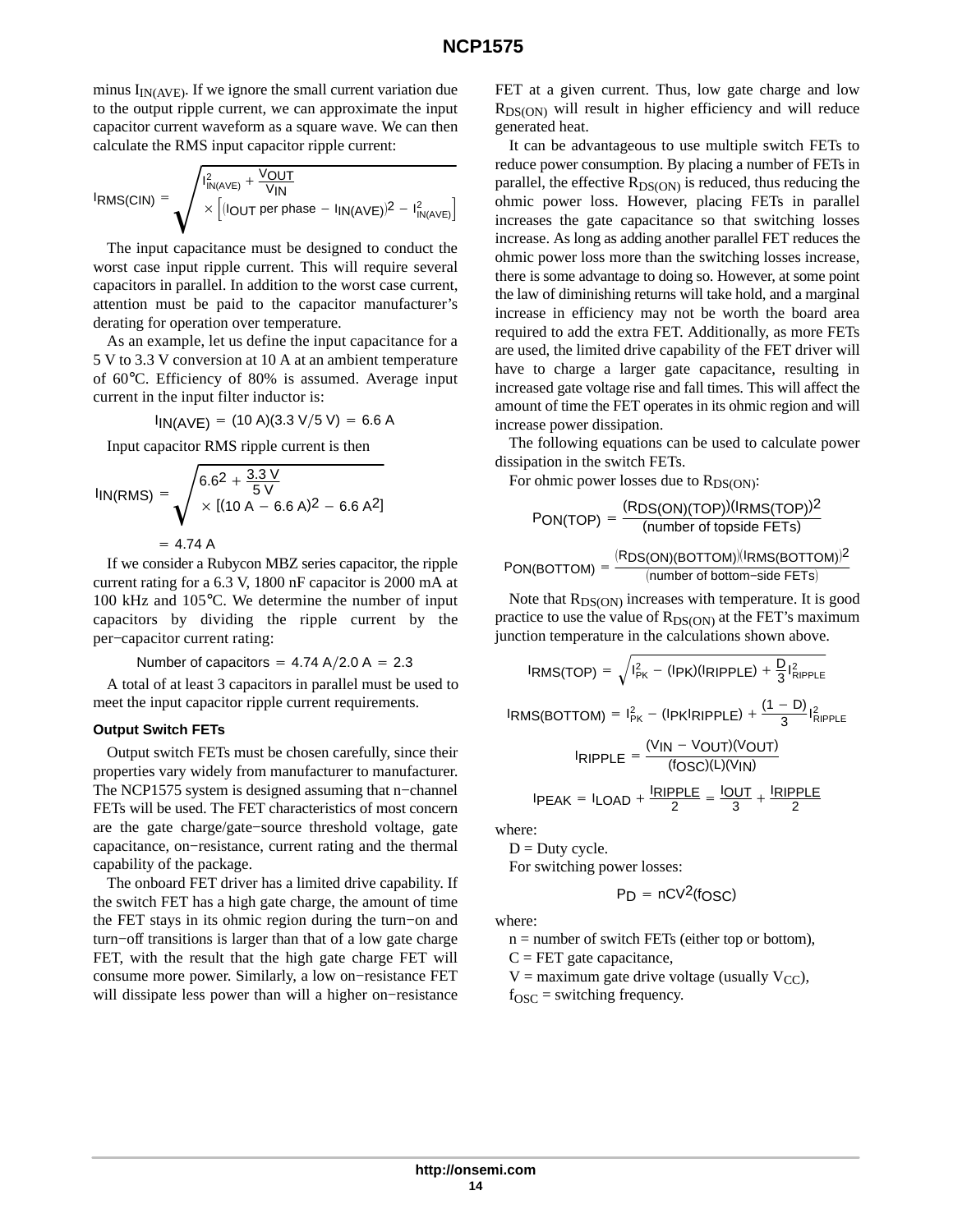# **Layout Considerations**

- 1. The fast response time of  $V^2$  technology increases the IC's sensitivity to noise on the  $V_{FB}$  line. Fortunately, a simple RC filter, formed by the feedback network and a small capacitor (100 pF works well) placed between  $V_{FB}$  and GND filters out most noise and provides a system practically immune to jitter. This capacitor should be located as close as possible to the IC.
- 2. The COMP capacitor should be connected via its own path to the IC ground. The COMP capacitor is sensitive to the intermittent ground drops caused

by switching currents. A separate ground path will reduce the potential for jitter.

- 3. The  $V_{CC}$  bypass capacitor (0.1  $\mu$ F or greater) should be located as close as possible to the IC. This capacitor's connection to GND must be as short as possible. A 10  $\Omega$  resistor should be placed close to the  $V_{CC}$  pin.
- 4. The IC should not be placed in the path of switching currents. If a ground plane is used, care should be taken by the designer to ensure that the IC is not located over a ground or other current return path.